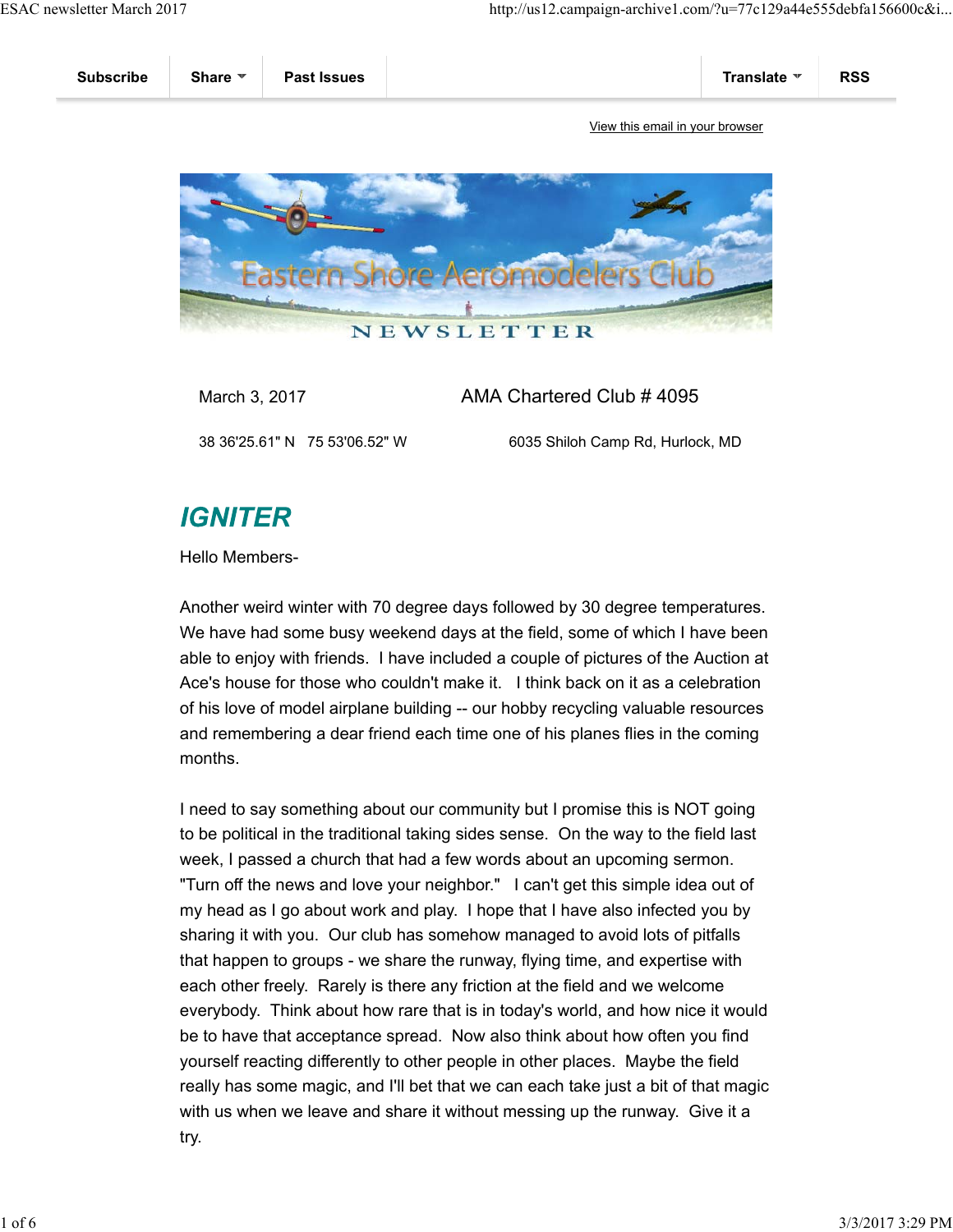See you at the field,

Jack

## Flyer for the upcoming Joint SAC / ESAC **Club Picnic Scale Fun Fly.**

Date: May 13 (rain date May 20) Time: 9am until ?

Bring: scale airplanes to fly, friends, favorite dish to share with your friends

PDF FLYER

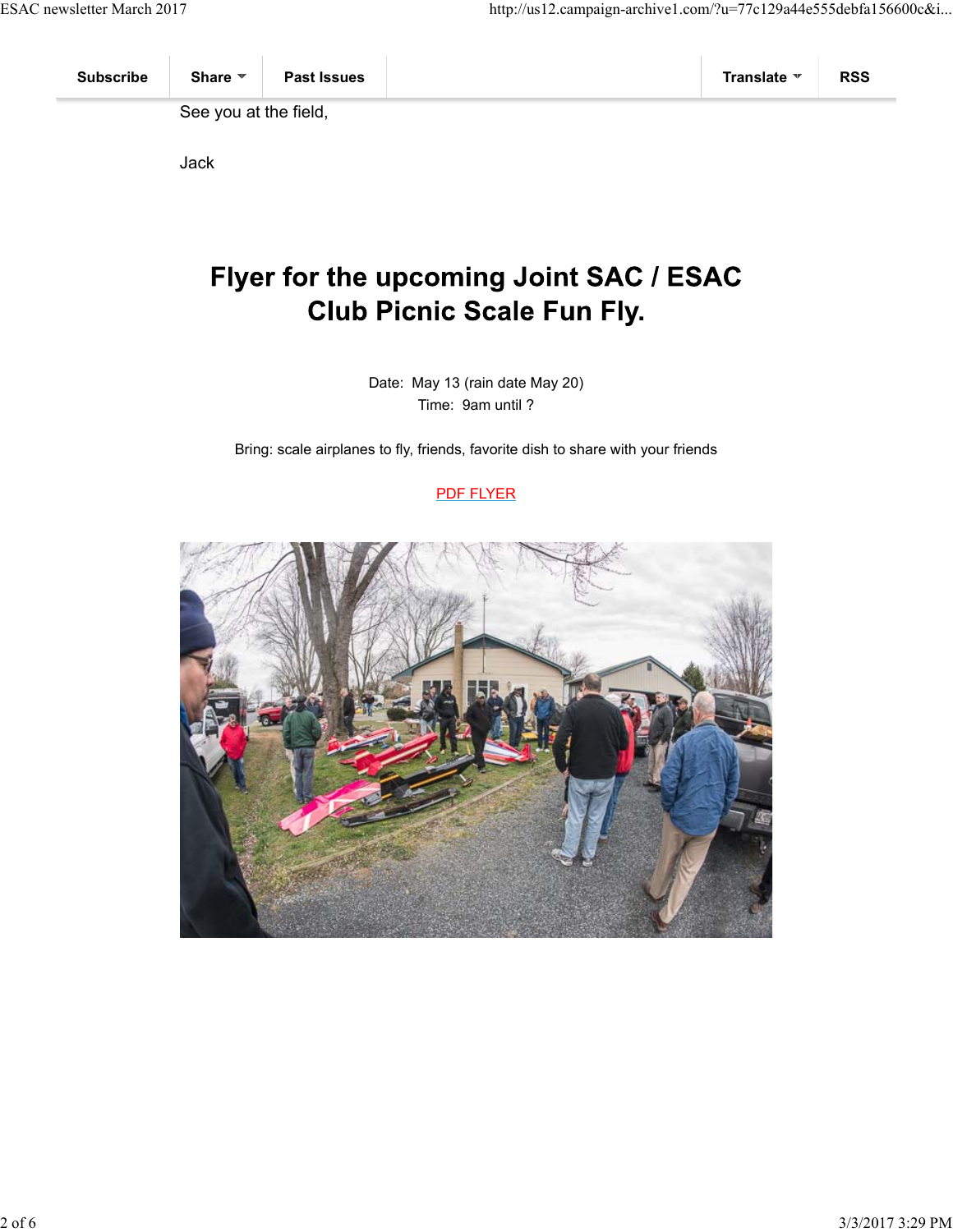

## A Meeting was called to order on . . .

February 8, 2017 at the Train Station at 7pm. The Treasurer reported \$2,929.87 in savings and \$1,688.91 in checking with 31 paid up members.

First topic discussed was the upcoming Picnic and joint Scale Fun Fly with the SAC club. It was agreed that two People's choice prizes would be awarded, one for ARF and the other for 'self built' which would include kits, scratch from plans (everything other than ARF). Duane would get a flyer together to help publicize the event and John and Duane agreed to contact the Hobby Stop and Hobby Town to see if they wanted to provide a gift certificate as a prize. The two clubs would be providing food and drinks and members encouraged to bring something to share. A silent auction was also discussed as a possible activity. It was noted that the club has been collecting RC stuff for such an auction.

Dennis reported that April 29 is the date chosen for the Jet Rally. Several local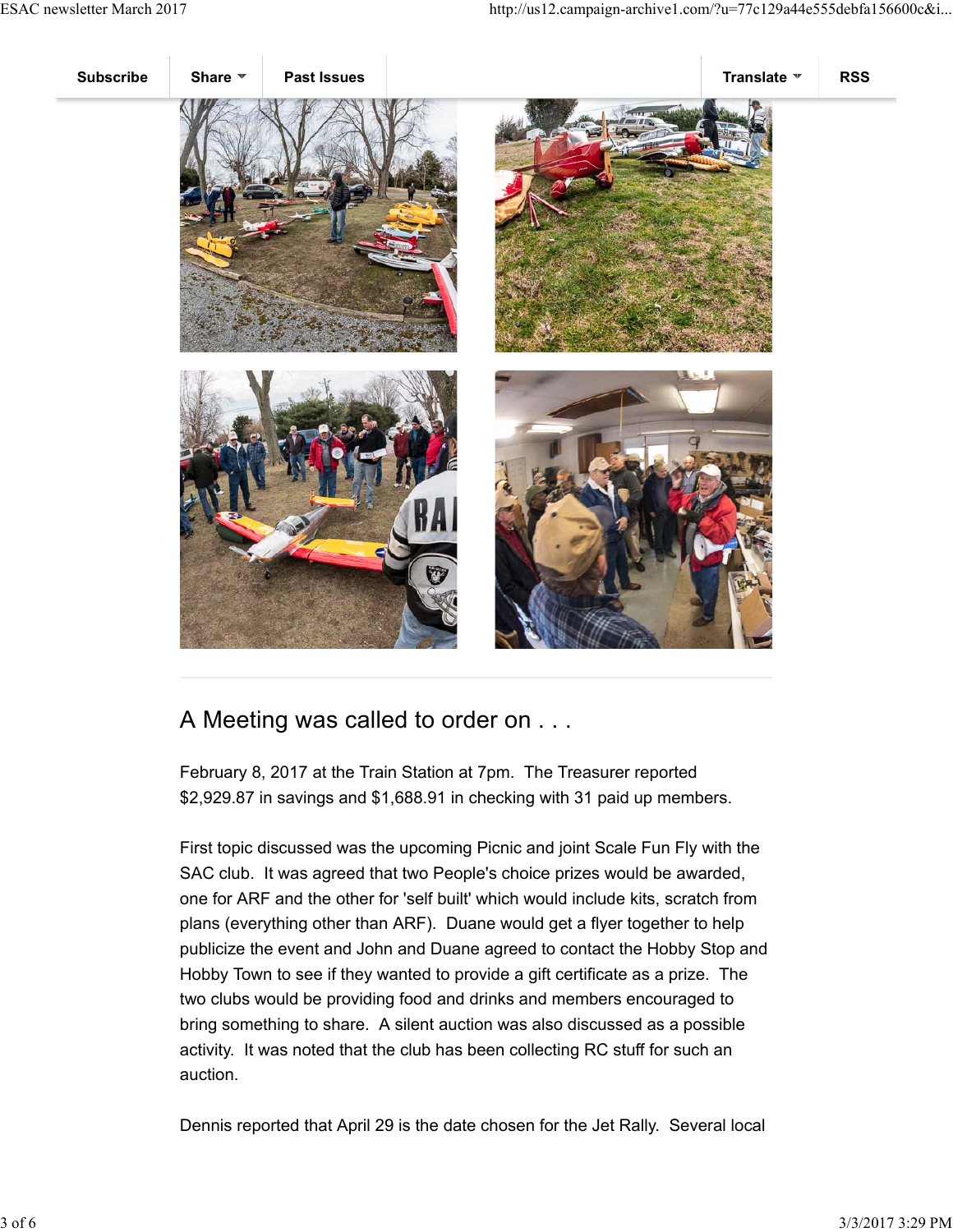low key fun day for members to watch and also fly.

The pricing for IMAC plaques was reported and a decision was made to use the wood plaques that Matt produces and purchase the set of brass plates as before.

A possible need for a club work day was discussed. Some fence screws are loose and some pilot boxes and starting stands need tightening up and the canvas cover needs to be inspected to keep it tightly attached.

It was agreed that the club would purchase 12 XL plastic chairs to retire the ones nearing their end of life. A member was going to inquire about a replacement picnic table purchase of 2 to upgrade what we have nearing their end of life.

Members were reminded of the upcoming auction at Ace's house on Saturday 8am-12 noon.

There being no further business, the meeting was called to a close at 7:25pm.

- March 8 Club meeting train station 7pm
- April 12 Club meeting train station 7pm
- April 29 Jet Rally at the field
- May 10 Club meeting FIELD 7pm
- May 13 -- Club Picnic with SAC -- Scale Fun Fly
- May 20 -- Club Picnic RAIN DATE
- June 14 Club meeting at the FIELD 7pm
- June 17-18 -- IMAC Competition
- June 25 Fun Fly & Auction SAC
- July 12 Club meeting at the
- August 10 Club meeting at the Field 7pm
- August 12-13- Jim Coll Stunt **Contest**
- August 19-20 IMAC **Competition**
- September 10 Annual Fish Fry -- SAC (Rain date Sept 17)
- September 13 Club meeting at the Field 7pm
- October 11 Club meeting at the Train Station 7pm
- November 8 Club meeting at the Train Station 7pm
- December 13 Christmas Party Meeting 7pm — at the train station